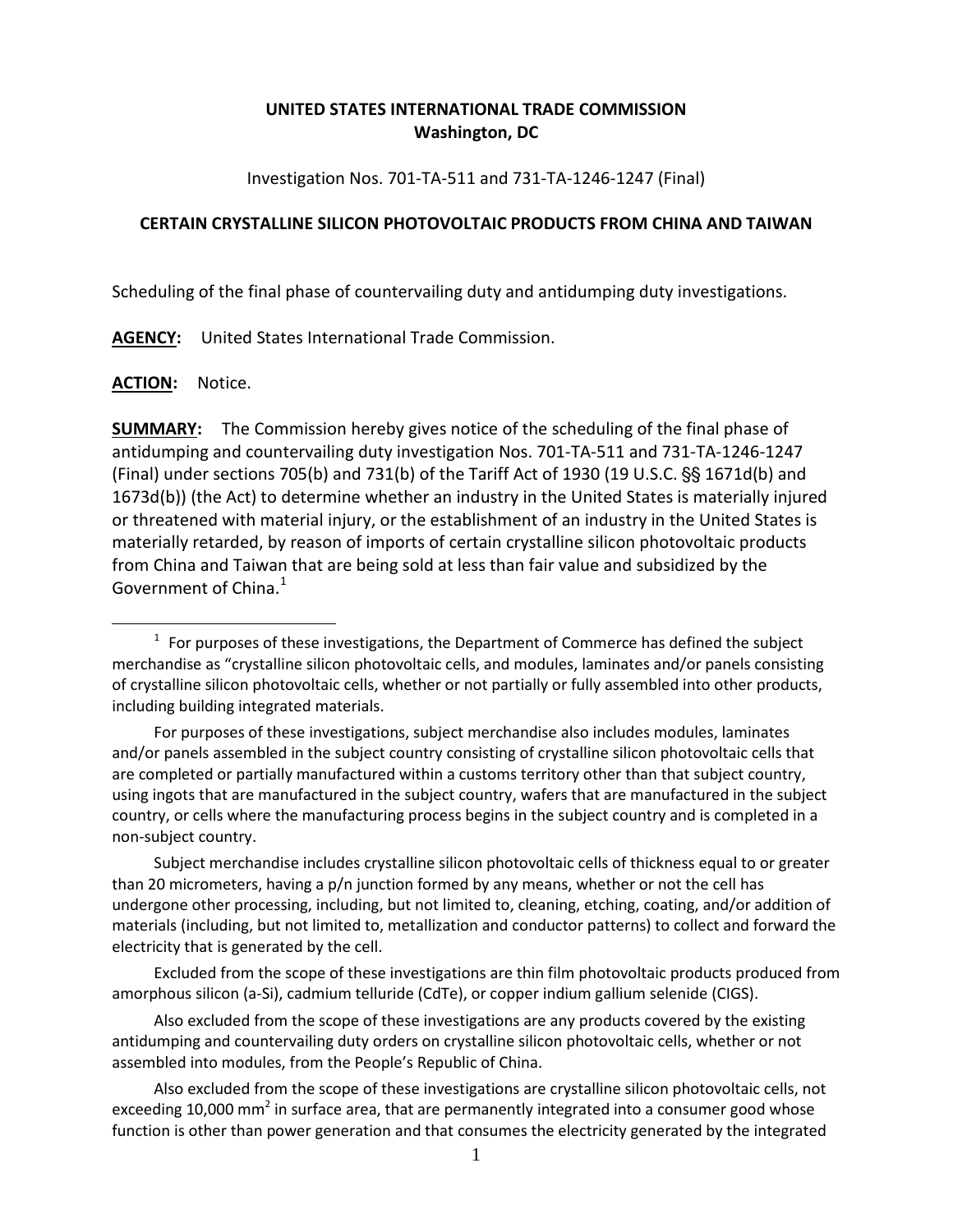For further information concerning the conduct of this phase of the investigations, hearing procedures, and rules of general application, consult the Commission's Rules of Practice and Procedure, part 201, subparts A through E (19 CFR part 201), and part 207, subparts A and C (19 CFR part 207).

# **EFFECTIVE DATE:** July 31, 2014.

**FOR FURTHER INFORMATION CONTACT:** Christopher J. Cassise (202-708-5408), Office of Investigations, U.S. International Trade Commission, 500 E Street SW, Washington, DC 20436. Hearing-impaired persons can obtain information on this matter by contacting the Commission's TDD terminal on 202-205-1810. Persons with mobility impairments who will need special assistance in gaining access to the Commission should contact the Office of the Secretary at 202-205-2000. General information concerning the Commission may also be obtained by accessing its internet server (*[http://www.usitc.gov](http://www.usitc.gov/)*). The public record for these investigations may be viewed on the Commission's electronic docket (EDIS) at *[http://edis.usitc.gov](http://edis.usitc.gov/)*.

# **SUPPLEMENTARY INFORMATION:**

 $\overline{a}$ 

**Background.**--The final phase of these investigations is being scheduled as a result of affirmative preliminary determinations by the Department of Commerce that certain benefits which constitute subsidies within the meaning of section 703 of the Act (19 U.S.C.  $\S$  1671b) are being provided to manufacturers, producers, or exporters in China of certain crystalline silicon photovoltaic products, and that such products from China and Taiwan are being sold in the United States at less than fair value within the meaning of section 733 of the Act (19 U.S.C. ' 1673b). The investigations were requested in a petition filed on December 31, 2013, by SolarWorld America Industries, Inc., Hillsboro, OR.

**Participation in the investigations and public service list.**--Persons, including industrial users of the subject merchandise and, if the merchandise is sold at the retail level, representative consumer organizations, wishing to participate in the final phase of these

crystalline silicon photovoltaic cell. Where more than one cell is permanently integrated into a consumer good, the surface area for purposes of this exclusion shall be the total combined surface area of all cells that are integrated into the consumer good.

Merchandise covered by these investigations is currently classified in the Harmonized Tariff Schedule of the United States (HTSUS) under subheadings 8501.61.0000, 8507.20.8030, 8507.20.8040, 8507.20.8060, 8507.20.8090, 8541.40.6020, 8541.40.6030 and 8501.31.8000. These HTSUS subheadings are provided for convenience and customs purposes; the written description of the scope of these investigations is dispositive."

*See Crystalline Silicon Photovoltaic Cells, Whether or Not Assembled Into Modules, From the People's Republic of China: Amended Final Determination of Sales at Less Than Fair Value, and Antidumping Duty Order*, 77 FR 73018 (December 7, 2012); *Crystalline Silicon Photovoltaic Cells, Whether or Not Assembled Into Modules, From the People's Republic of China: Countervailing Duty Order*, 77 FR 73017 (December 7, 2012).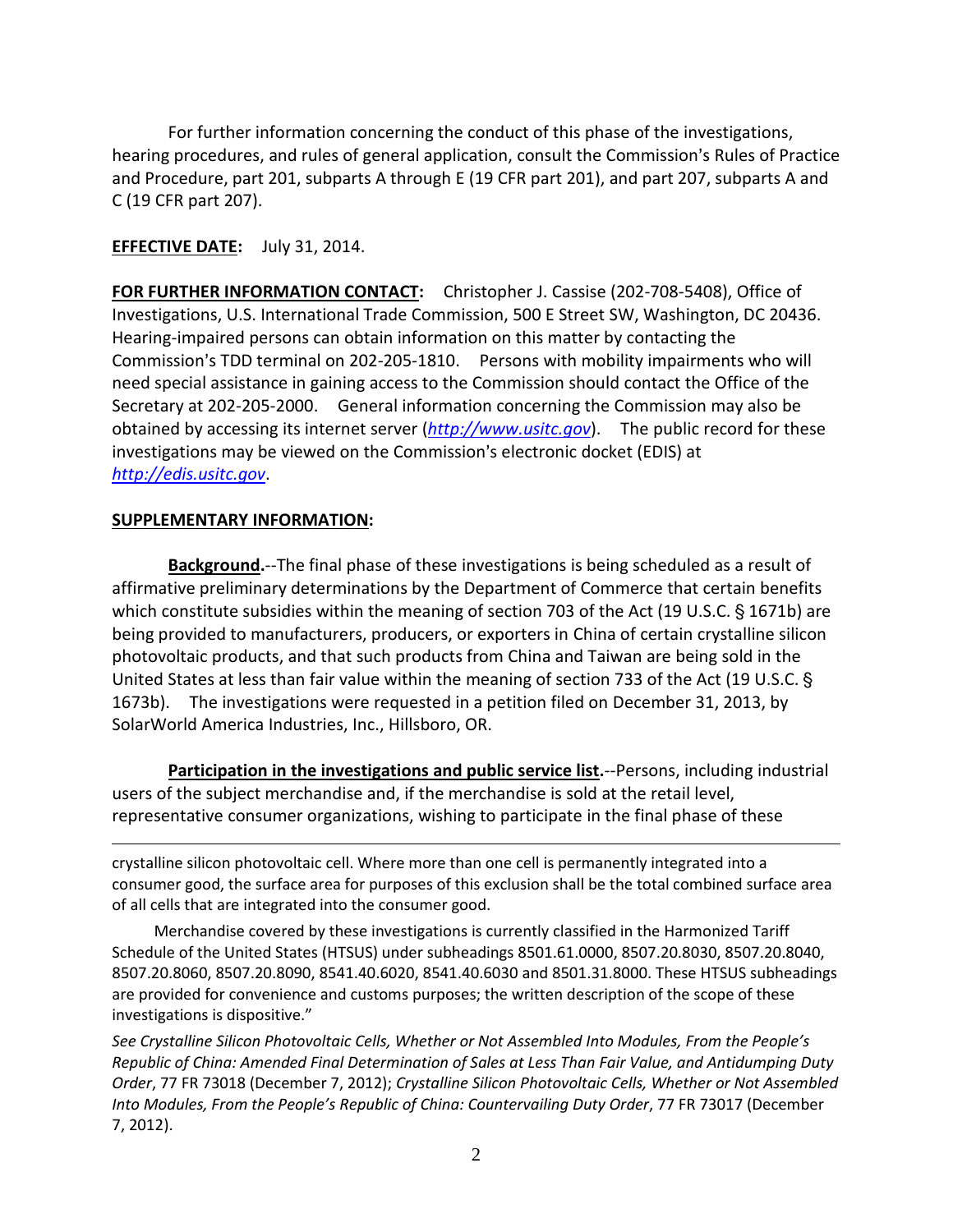investigations as parties must file an entry of appearance with the Secretary to the Commission, as provided in section 201.11 of the Commission's rules, no later than 21 days prior to the hearing date specified in this notice. A party that filed a notice of appearance during the preliminary phase of the investigations need not file an additional notice of appearance during this final phase. The Secretary will maintain a public service list containing the names and addresses of all persons, or their representatives, who are parties to the investigations.

**Limited disclosure of business proprietary information (BPI) under an administrative protective order (APO) and BPI service list.**--Pursuant to section 207.7(a) of the Commission's rules, the Secretary will make BPI gathered in the final phase of these investigations available to authorized applicants under the APO issued in the investigations, provided that the application is made no later than 21 days prior to the hearing date specified in this notice. Authorized applicants must represent interested parties, as defined by 19 U.S.C. § 1677(9), who are parties to the investigations. A party granted access to BPI in the preliminary phase of the investigations need not reapply for such access. A separate service list will be maintained by the Secretary for those parties authorized to receive BPI under the APO.

**Staff report.**--The prehearing staff report in the final phase of these investigations will be placed in the nonpublic record on November 20, 2014, and a public version will be issued thereafter, pursuant to section 207.22 of the Commission's rules.

**Hearing.**--The Commission will hold a hearing in connection with the final phase of these investigations beginning at 9:30 a.m. on December 8, 2014, at the U.S. International Trade Commission Building. Requests to appear at the hearing should be filed in writing with the Secretary to the Commission on or before December 1, 2014. A nonparty who has testimony that may aid the Commission's deliberations may request permission to present a short statement at the hearing. All parties and nonparties desiring to appear at the hearing and make oral presentations should attend a prehearing conference, if deemed necessary, to be held at 9:30 a.m. on December 3, 2014, at the U.S. International Trade Commission Building. Oral testimony and written materials to be submitted at the public hearing are governed by sections  $201.6(b)(2)$ ,  $201.13(f)$ , and  $207.24$  of the Commission's rules. Parties must submit any request to present a portion of their hearing testimony in camera no later than 7 business days prior to the date of the hearing.

**Written submissions.**--Each party who is an interested party shall submit a prehearing brief to the Commission. Prehearing briefs must conform with the provisions of section 207.23 of the Commission's rules; the deadline for filing is December 1, 2014. Parties may also file written testimony in connection with their presentation at the hearing, as provided in section 207.24 of the Commission's rules, and posthearing briefs, which must conform with the provisions of section 207.25 of the Commission's rules. The deadline for filing posthearing briefs is December 15, 2014. In addition, any person who has not entered an appearance as a party to the investigations may submit a written statement of information pertinent to the subject of the investigations, including statements of support or opposition to the petition, on or before December 15, 2014. On January 12, 2015, the Commission will make available to parties all information on which they have not had an opportunity to comment. Parties may